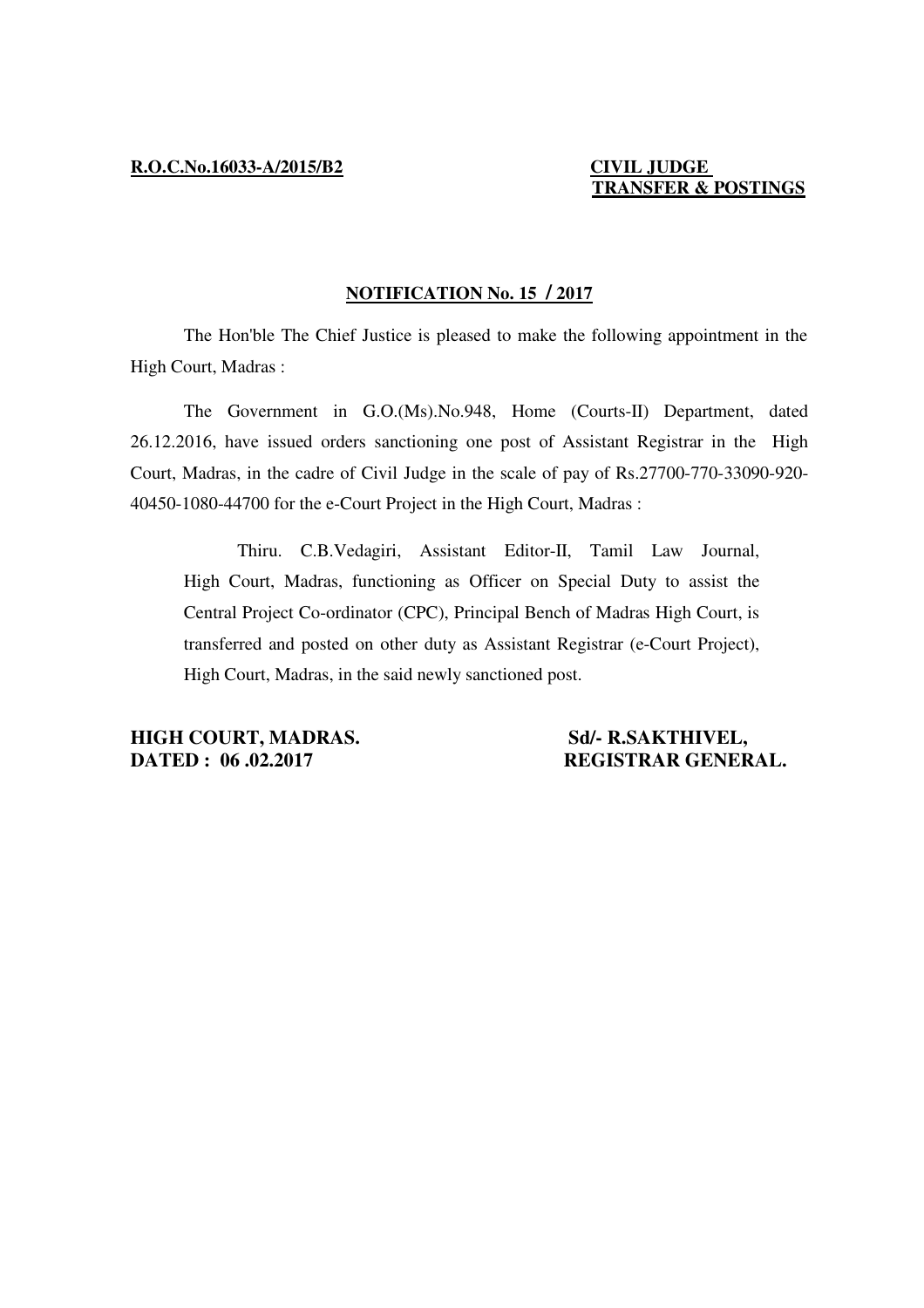#### **R.O.C.No.16033-A/2015/B2**

#### **OFFICIAL MEMORANDUM**

Sub: Courts and Judges – Civil Judges – Transfer and Postings - Notification - Joining instructions – Issued.

------------

Ref: High Court's Notification No.15 / 2017, dated : 06.02.2017.

 Thiru. C.B.Vedagiri, Assistant Editor-II, Tamil Law Journal, High Court, Madras, functioning as Officer on Special Duty to assist the Central Project Co-ordinator (CPC), Principal Bench of Madras High Court, who has been transferred and posted as Assistant Registrar (e-Court Project), High Court, Madras, in the newly sanctioned post, in the High Court's Notification cited above is required to take over charge of the post of Assistant Editor-II, Tamil Law Journal, High Court, Madras, immediately, without fail.

 After taking over charge of the post of Assistant Editor-II, Tamil Law Journal, High Court, Madras, he is required to handover charge of the said post to the Assistant Editor-I, Tamil Law Journal, High Court, Madras, immediately and assume charge of the post of Assistant Registrar (e-Court Project), High Court, Madras, immediately, on the same day.

 The Assistant Editor-I, Tamil Law Journal, High Court, Madras, is required to hold full additional charge of the post of Assistant Editor-II, Tamil Law Journal, High Court, Madras, until further orders.

**HIGH COURT, MADRAS.** Sd/- R.SAKTHIVEL, **DATED : 06.02.2017 REGISTRAR GENERAL.**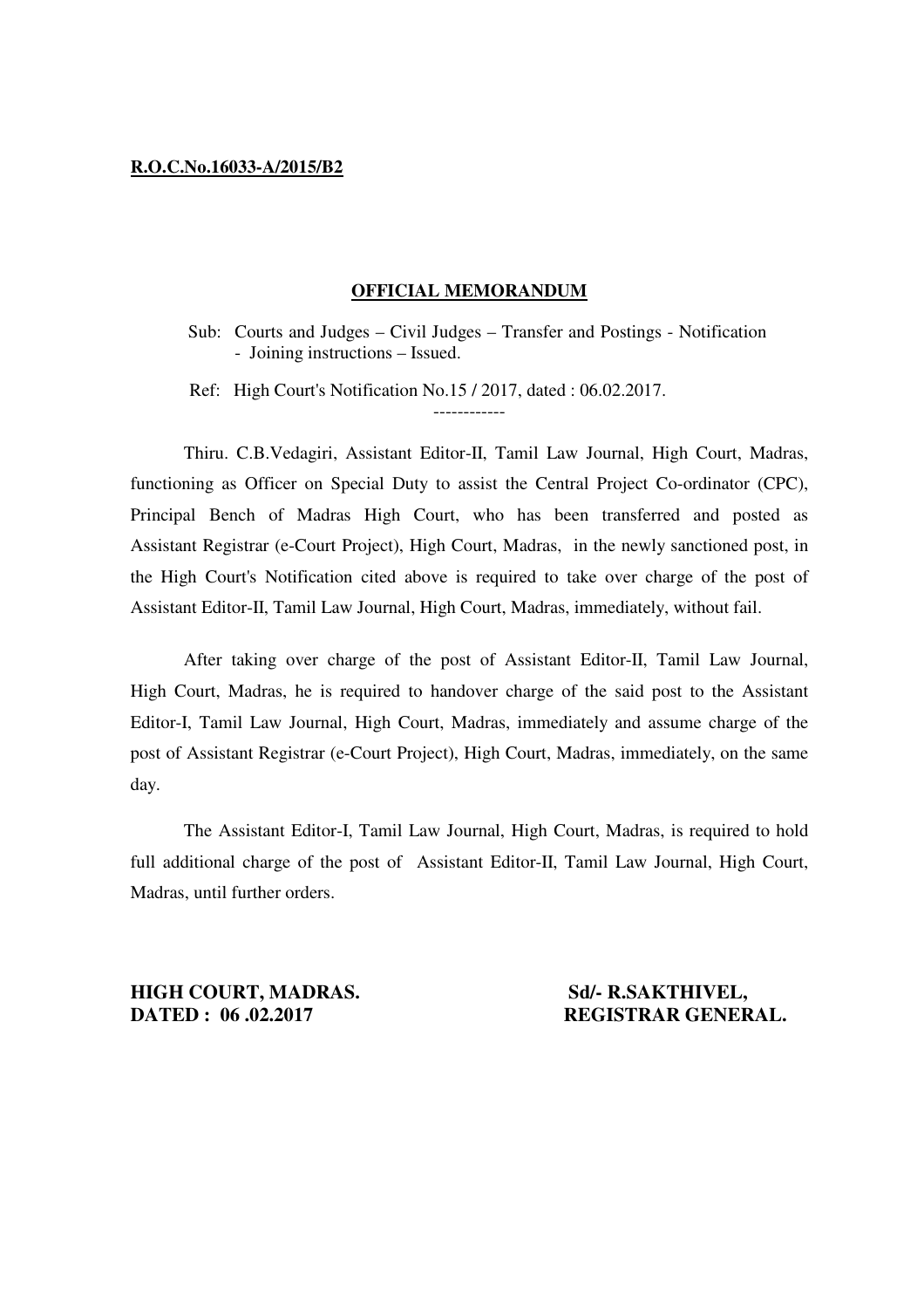# **TRANSFER & POSTINGS**

#### **NOTIFICATION No. 16 / 2017**

 The Government, in G.O.Ms.No.774, Home (Courts-III) Department, dated 28.10.2015 and in G.O.Ms.No.790, Home (Courts-II) Department, dated 30.10.2015, have issued orders for the constitution of separate District Munsif Court and Judicial Magistrate Court at Omalur in Salem District, by bifurcating the existing District Munsif-cum-Judicial Magistrate Court, Omalur in Salem District, in the cadre of Civil Judge.

 Ms. N.S.Meenachandra, District Munsif-cum-Judicial Magistrate, Omalur, is transferred and posted as District Munsif, Omalur, in the aforesaid newly sanctioned Court.

 Thiru R.Gokul Murugan, Judicial Magistrate, Fast Track Court at Magisterial Level, Omalur, is transferred and posted as Judicial Magistrate, Omalur, in the aforesaid newly sanctioned Court .

**HIGH COURT, MADRAS.** Sd/- R.SAKTHIVEL, **DATED : 06 .02.2017 REGISTRAR GENERAL.**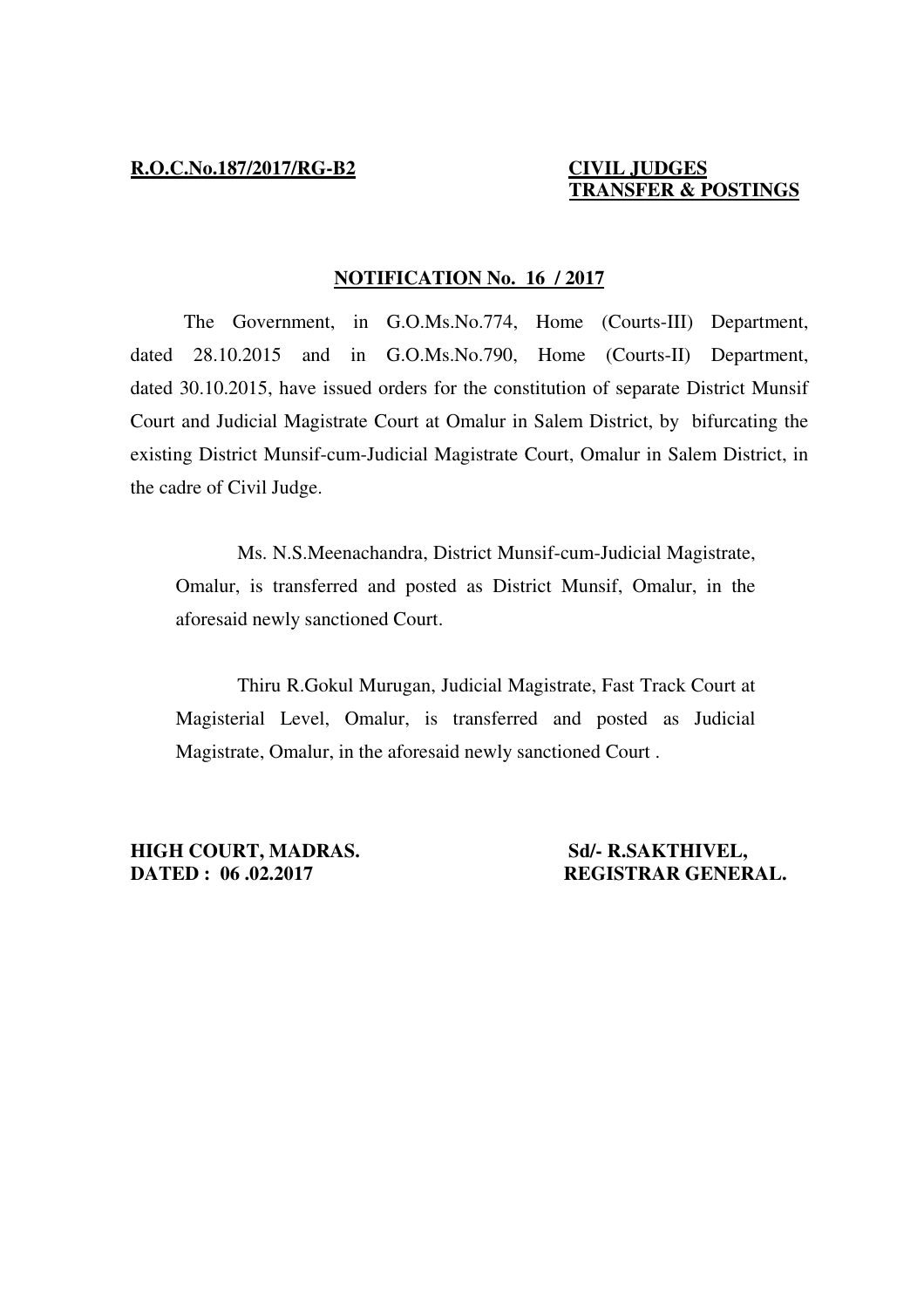#### **R.O.C.No.187/2017/RG-B2**

#### **OFFICIAL MEMORANDUM**

Sub: Courts and Judges – Civil Judges – Transfer and postings - Notification issued - Joining instructions - Issued.

Ref: High Court's Notification No. 16 / 2017, dated : 06 .02.2017

### ............. **I**

Ms.N.S.Meenachandra, District Munsif-cum-Judicial Magistrate, Omalur, who has been transferred and posted as District Munsif, Omalur, in the newly sanctioned court vide High Court's Notification cited above, is required to assume charge of the post of District Munsif, Omalur in the newly sanctioned Court, on 11.02.2017 F.N.

As the inauguration of the District Munsif Court, Omalur, is to be held on 11.02.2017, Ms.N.S.Meena Chandra, is required to report to the Principal District Judge, Salem on 10.02.2017 A.N. without fail, in connection with inauguration of the said newly sanctioned Court.

#### **II**

 Thiru R.Gokul Murugan, Judicial Magistrate, Fast Track Court at Magisterial Level, Omalur, who has been transferred and posted as Judicial Magistrate, Omalur, in the newly sanctioned court vide High Court's Notification cited above, is required to assume charge of the post of Judicial Magistrate, Omalur in the newly sanctioned Court, on 11.02.2017 F.N.

 As the inauguration of the Judicial Magistrate Court, Omalur, is to be held on 11.02.2017, Thiru R.Gokul Murugan, is required to report to the Principal District Judge, Salem on 10.02.2017 A.N. without fail, in connection with inauguration of the said newly sanctioned Court.

...2